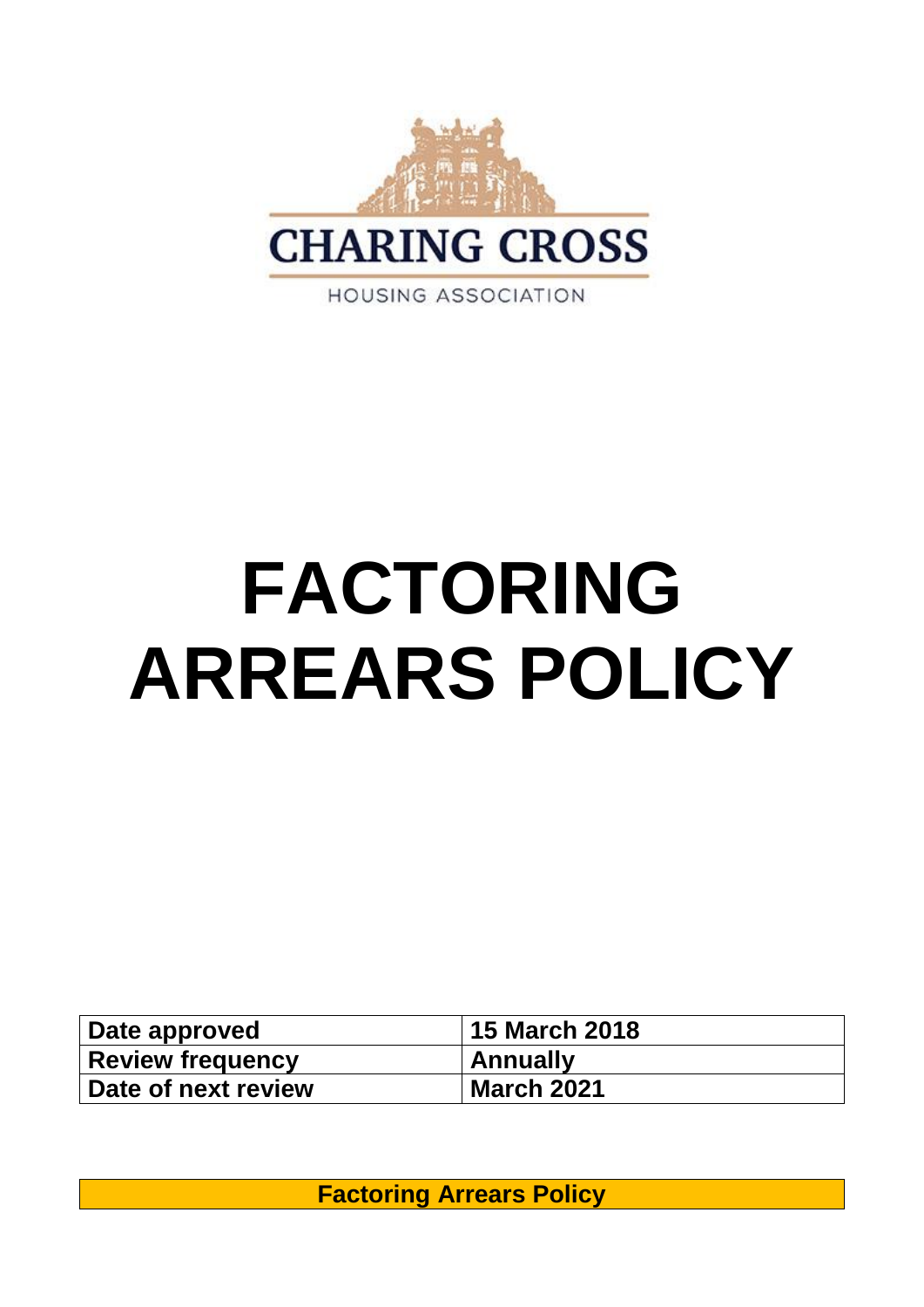## **FACTORING ARREARS POLICY**

#### **1 OBJECTIVES**

- 1.1 The Association's principal objective is to encourage owners to maintain clear accounts.
- 1.2 The Association will actively pursue owners whose accounts are in arrears. **The Association will work with those owners in financial difficulty to manage their debt and clear their account.**
- 1.3 The Association considers it unfair to allow owners to accumulate arrears without demonstrating that such arrears will be seriously pursued. This may encourage owners to have a complacent attitude with regard to the payment of factoring charges. In the circumstances the Association will do everything possible to trace and contact reluctant owners and ensure they take responsibility for the payment of factoring bills.
- 1.4 The Association will review annually all Factored closes and may make the decision to withdraw factoring services if there is significant outstanding debt and no arrangement has been able to be made with the owner(s) in arrears or an owner(s) has not adhered to payment plans.

### **2 STRATEGY**

- 2.1 Invoices will normally be issued in May and November of each year.
- 2.2 Non-payment of factoring invoices will be pursued according to the Factoring Arrears Procedure.
- 2.3 Owners will be provided with information on payment procedures with every issue of invoices and from time to time in newsletters. Owners will be encouraged to pay by standing order on a monthly basis, towards future accounts**.** Owners in new closes to the factoring service will have to submit completed standing order forms before a date is agreed for the factoring service to commence. Cancellation of such standing order forms may lead to the Association deciding to withdraw services from a close.
- 2.4 Legal action for recovery of debts will be instigated for arrears over £200 as approved by the Technical Services Manager. A summary of arrears cases involving legal action will be given quarterly to Technical Services Sub-Committee.
- 2.5 An annual review of closes will be undertaken in December and payment of invoices will be included as part of the review. Withdrawal of factoring services from a close due to high arrears can be considered and the decision will be taken by the Technical Services Committee.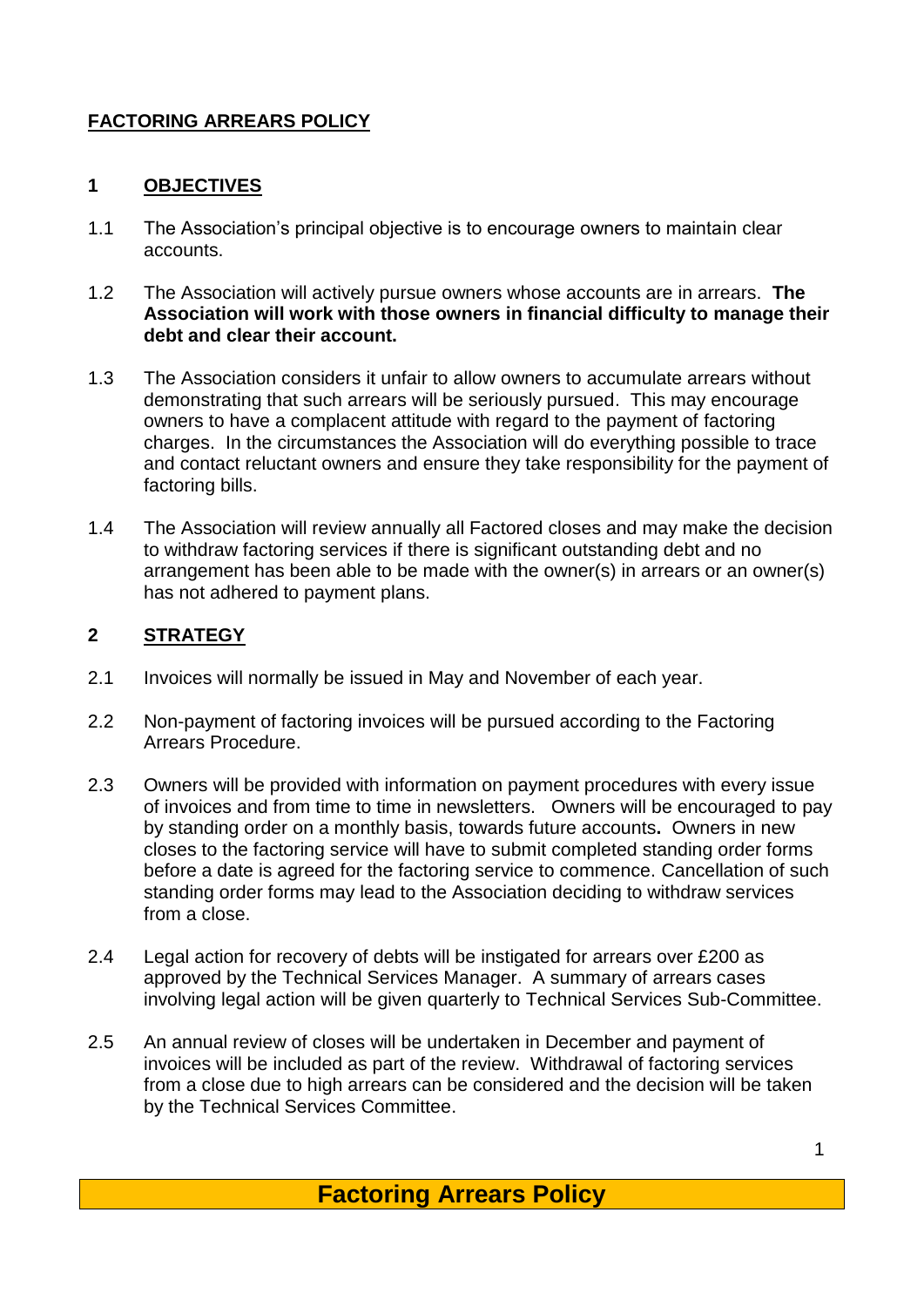## **PROCEDURE FOR RECOVERY OF FACTORING ARREARS**

| <b>TIME</b> | <b>EVENT</b>                                         | <b>ACTION</b>                                                                                                      |
|-------------|------------------------------------------------------|--------------------------------------------------------------------------------------------------------------------|
| Month1      | Invoice issued with advice<br>To pay within 28 days. |                                                                                                                    |
| Day 28      | No payment made and<br>No response.                  | <b>Reminder letter</b><br>Sent giving 7 days<br>To pay or contact<br>CCHA.                                         |
| Day 35      | No payment made and no<br>Response.                  | Effort will be made to<br>Contact owner by<br>Telephone.                                                           |
| Day $42 +$  | No payment and no response                           | TSM and MFO to<br>decide to instruct<br>solicitors and include<br>in summary to next<br>relevant Tech Serv<br>Sub. |

Where an owner does respond to the above, the Association will try in the first instance to have the account cleared immediately. The Association will agree with owners where this is not possible payment by instalments. These will be monitored and failure to adhere to these arrangements and respond to the Association will result in legal action as approved by the Technical Services Manager. A late payment fee + VAT will be added to an Account where settlement is not made in full by day 35 unless owners have contracted the Association and a payment plan is agreed and adhered to.

Where sales occur, the Association can normally recover any outstanding arrears from the owner through his/her solicitor.

## **LEGAL ACTION**

The Maintenance and Factoring Officer will issue letter warning of legal action, depending on the individual circumstances of each case, including those with persistent arrears, large sums outstanding, and refusal to pay.

Legal action will be instigated on Technical Services Manager's approval and this could include the registration of a Notice of Potential Liability (NPL) on the property. Owners will be liable for the Association's costs in taking out, renewing and discharging NPLs. We may instigate court proceedings thereafter and could instruct an inhibition on the property. Action is dependent on the circumstances of each individual case . A summary of cases will be reported to the relevant Technical Services Committee on a quarterly basis.

 $\mathfrak{p}$ 

**Factoring Arrears Policy**